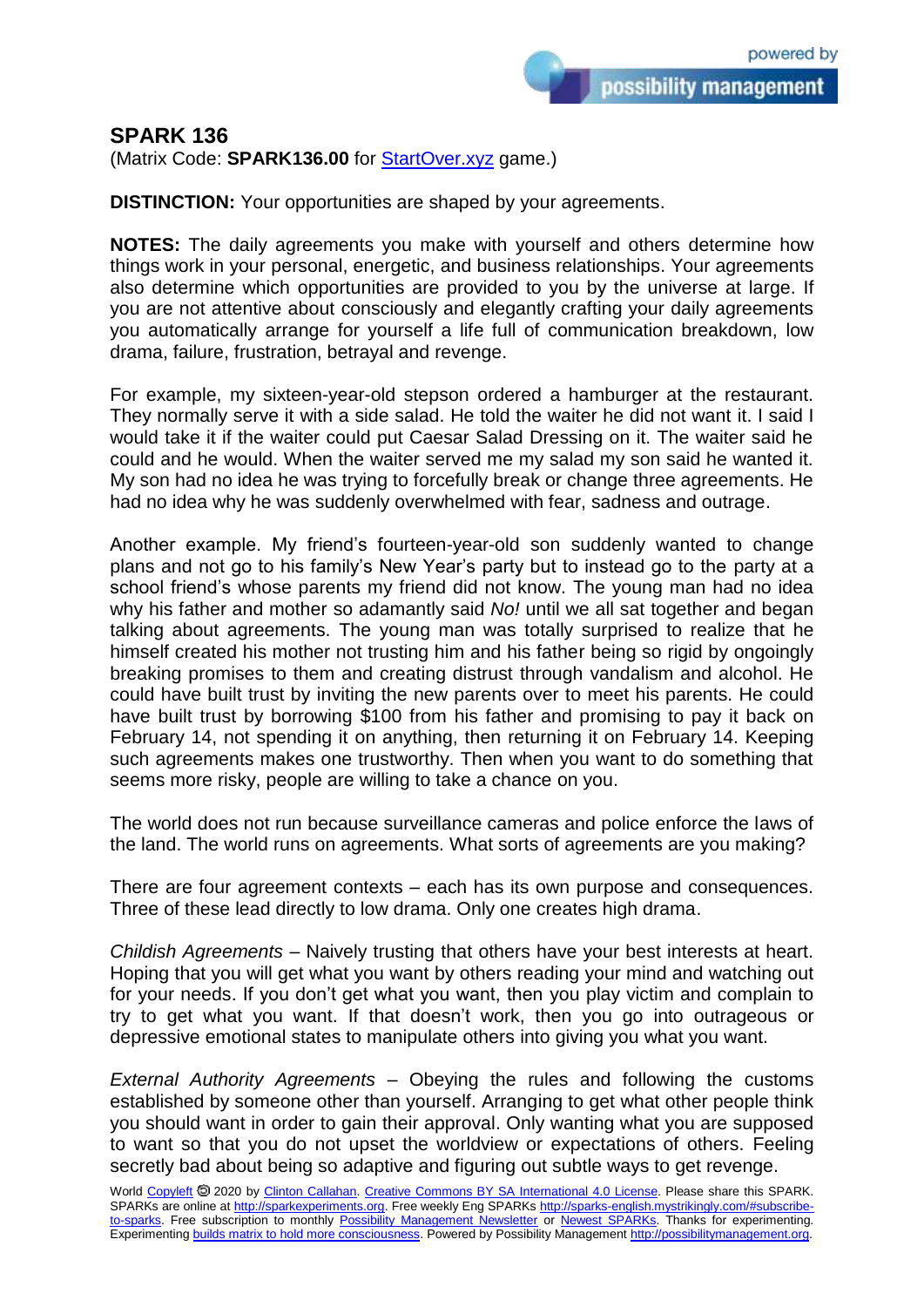*Gremlin Agreements* – Letting your Gremlin arrange to get what he wants, which is invariably some form of low drama Gremlin food. It is easiest to arrange this by pretending to make no agreements at all and then aggressively reacting to the Childish Agreements or External Authority Agreements that get made by default.

*Adult Agreements* – Arranging to get what you want while simultaneously helping other people arrange to get what they want. This is not about compromising or making "lose-lose" agreements. Adult Agreements are ongoing actions of creative collaboration, often nonlinear. By making Adult Agreements you trust yourself to take care of yourself by paying careful attention to the agreements you make with others and that others make with you.

Adult Agreements involve using conscious feelings rather than using 3 kinds of emotions (childhood, Gremlin, or external authority emotions). Using fear as an example, avoid using childhood emotional fear (*Oh, no, it is going to happen again!*), avoid using Gremlin-created fears (*See? You are making me afraid! Ha-ha! I got you now! I can take revenge!*), and avoid using fears from external authorities (*Other people are afraid so I should be afraid too, even if this means that I stay at my unfulfilling job, get vaccinations, send my kids to school, buy health insurance, put in alarm systems, make a retirement fund, read mainstream news, and don't ask real questions*.)

Distinguishing and avoiding the 3 kinds of emotional fear lets you use adult fears to design your agreements. For example, if you are afraid that the person will spend too much time or money, that they will be late, that they will demand extra work from you which is not previously arranged, that they will not return things to their original place or in their original condition, that they will not replace lost or damaged things, etc. include all of this in your agreement with them. Conscious adult fears provide the information and energy to create excellent agreements around other people.

Soon after you start keeping well-made agreements (even small ones) by doing what you agree to do, you become reliable in the eyes of the universe, which does not waste such resources. Don't be surprised when by "coincidence" you begin finding yourself with opportunities for more interesting jobs to do.

## **EXPERIMENTS:**

An essential skillset of next-culture education is the ability to create and transform agreements. Modern-culture schooling ignores *agreement technology*. As a result you are barred from learning a fabulous set of possibility skills. The deficiency can be remedied through practice. This experiment is to practice creating agreements so that both you and other people increase trust in your agreement-making and agreement-keeping skills.

**SPARK136.01** Often agreements are assumed to be made when they are not. Sometimes this may have to do with language misunderstandings. If it is a language thing you can immediately acknowledge it and correct it and there will be no emotional residue. But if emotional reactions remain, the misunderstanding was – *from the very beginning!* – a Gremlin setup for low drama. Start paying hyper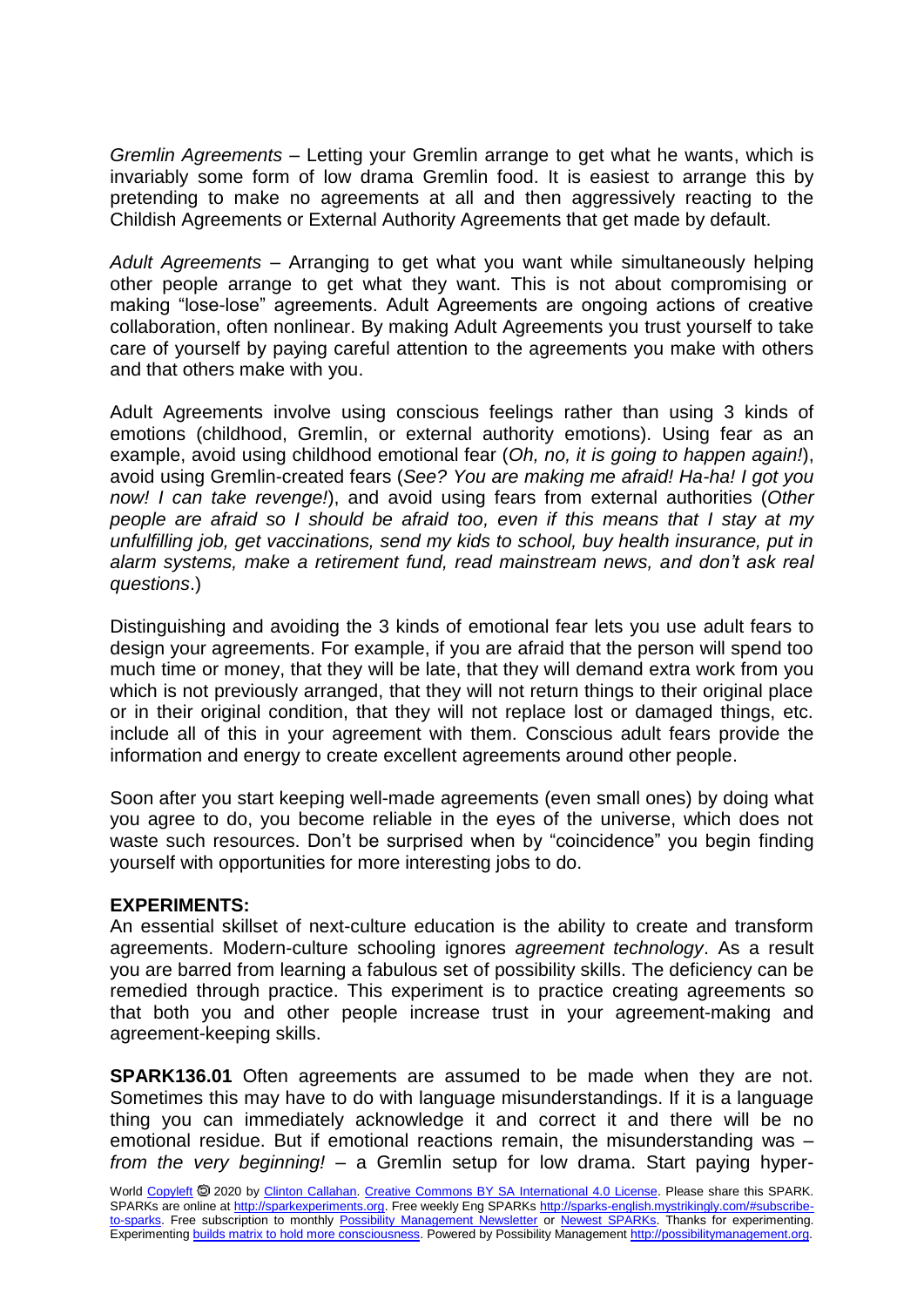attention to your assumptions, implications, meanings, beliefs, expectations, and also those of others. Write them down in your *Beep! Book*. Instead of trying to ignore conflicts recognize their usefulness for sniffing out potential confusions. To do that slow things down and make a space to bring the cause of the conflict into visibility. Talk it over. Try again. Here are some steps:

- 1. **SPARK136.02** For 3 days make absolutely no agreements whatsoever with anyone, not even yourself (when to get up, when to be somewhere, what to accomplish, not even the agreement to not make agreements!). Tell people you are on a three-day *agreement fast*. This will help you recognize how many tiny agreements underpin your everyday life and interactions. It will also help you track down how many agreements you make each day without realizing you are making an agreement.
- 2. **SPARK136.03** For the next 3 days carefully make tiny, short term, adult agreements and keep each and every one. For example, *Hello. I want to make the agreement to meet with you at seven*. Be there five minutes before seven. *Hello. I want to make the agreement with you that I cook dinner tonight.* Make it happen easefully. *Hello. I agree to stop interrupting you*. Then keep your mouth shut. Be careful about making more than one agreement at the same time. Give 5\$ to the next beggar you see for each and every agreement you do not keep.
- 3. **SPARK136.04** For the next 3 days write all your agreements into your *Beep! Book*. At first this is crazy-making, but it is worth it. Take the time to write down even ridiculously small agreements and check them with the other people involved to make sure you got it right. After you or the other people do or do not keep to all or part of the agreement, look back into your *Beep! Book* and figure out what you missed, what you assumed, what you did not perceive in the other person as a hidden expectation. Remember, when making agreements with another person, they have a hungry Gremlin too. That person may not be as clear as you about the shadow-principle things their Gremlin might be cooking up.
- 4. **SPARK136.05** For the next 3 days make tiny agreements, then wait 3 seconds, then say, *Sorry. I have changed my mind. I cancel that agreement and make this new agreement with you…* This connects you to the power of "do-overs" in agreements. Take care that the done-over agreement works for the other person as well as it works for you. Otherwise do another do-over.
- 5. **SPARK136.06** Think about yourself for awhile and make an outrageous agreement, meaning beyond the comprehension of your Box. I have witnessed people making agreements such as, *Within three years I will climb near Mount Everest*, or, *By June 15 next summer I will submit the manuscript to a publisher*, or, *Before the end of the year I will circumambulate Mount Arunachala in Tiruvannamalai, deliver an* Expand The Box *training in Auroville, and put my feet into the intersection of three oceans at Kanyakumari, India*… and all three of these incredible agreements were kept. Make an intelligently outrageous agreement with yourself and others, and then put it at the center of your world. Then one step after another do whatever it takes to fulfill your part of the bargain.
- 6. **SPARK136.07** For extra credit, practice not agreeing to agreements that other people assume everyone must agree to. Tell people exactly what you are not agreeing to, such as, *I do not agree that I am being represented in the*